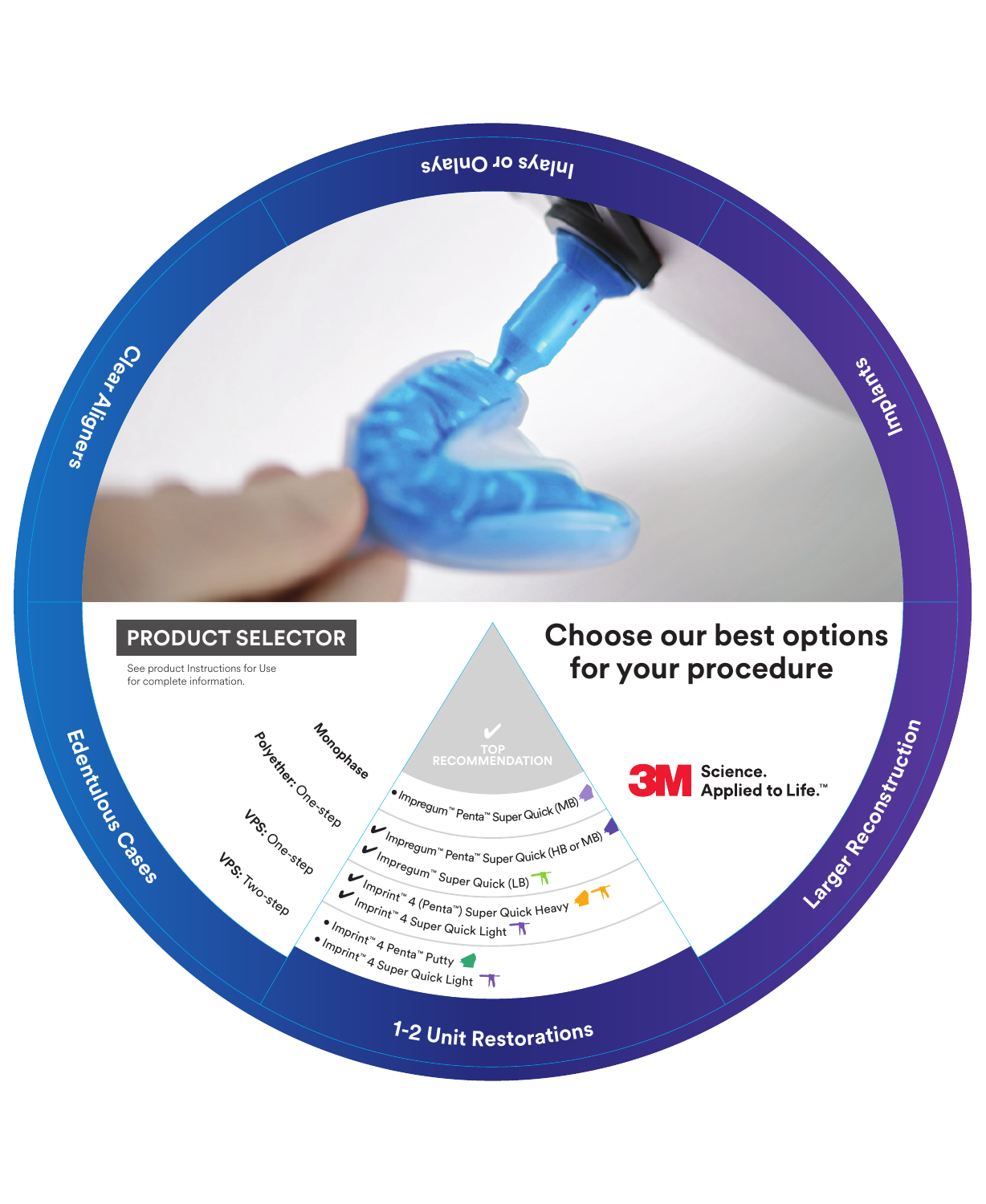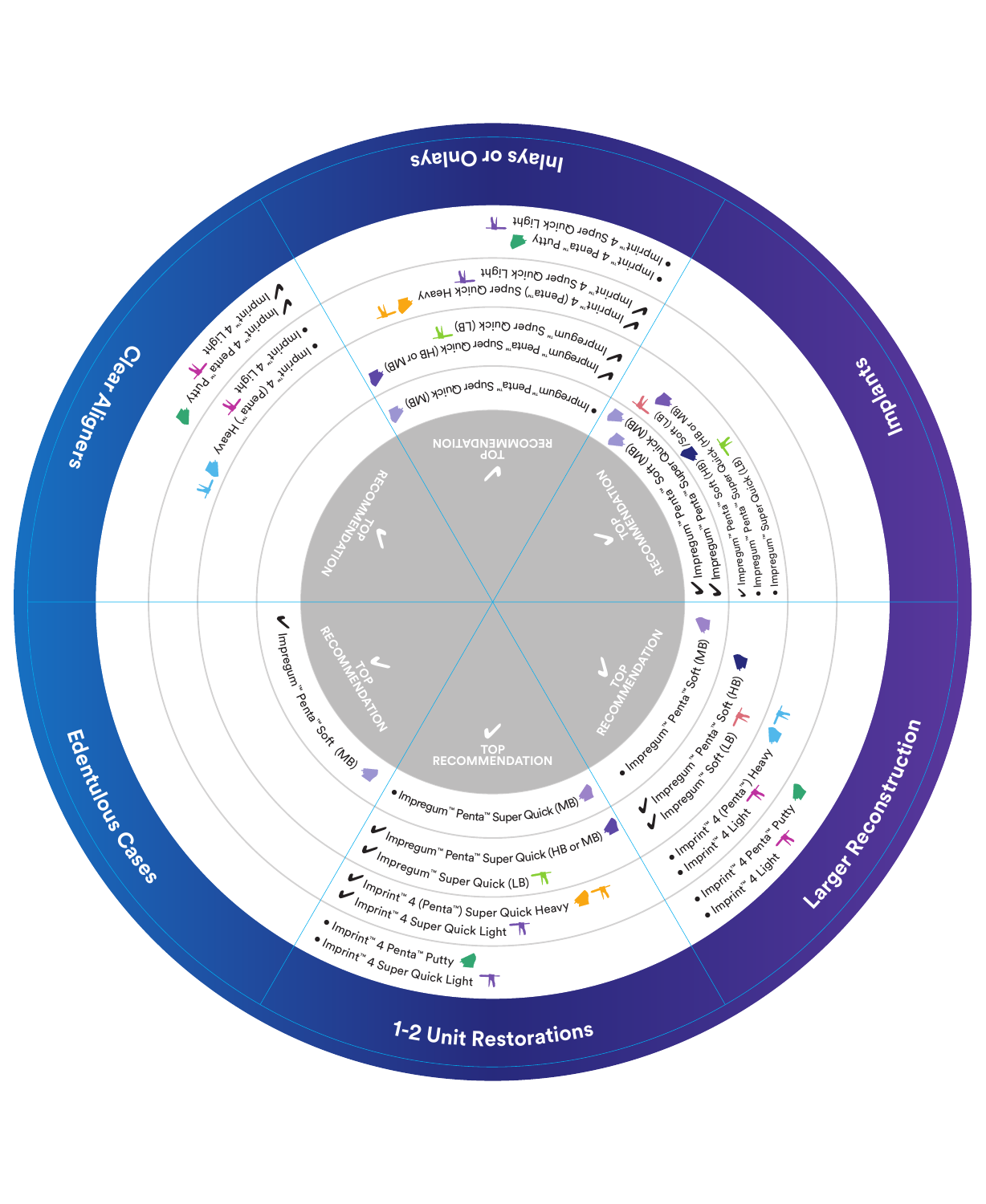**VPS Impression Mata<sup>w</sup> Perial**<br>Istisland Appression Matamerial

\* Shown with Imprint

## **Imprint™3M's family of Example 19 (PERCISION Materials**<br>
M. Impregum, Imprint and Penta are trademarks of 3M<br>
or 3M Deutschland GmbH. Used under license in Canada.<br> **Example:** 2018. All rights reserved. 70-2013-0736-3

Working

**Imprint™ 4 Regular**  Working Times

**Imprint™ 4 Light**  Working/Setting Time: 1:00/2:00

**3** 

**VPS**

 $\mathbf{\hat{y}}$ **pr**

**press**

 $\mathbf{\hat{y}}$ 

**t**<br> **t**<br> **t**<br> **t**<br> **d**<br> **d** 

**o<sup>i</sup> n**

**Mater**

**ai l**

**Imprint™ 4 (Penta**

**nprint and Penta are t<br>d GmbH. Used under<br>ghts reserved. 70-201:** Working/Setting Time: 0:35/1:15 **Imprint™**pregum, Imprint an<br>Deutschland GmbH.<br>2018. All rights reser SM, Impregum, Imprint an<br>or 3M Deutschland GmbH<br>© 3M 2018. All rights rese III<br>British Branch Branch<br>British Branch 3M, Impregum, Imprint and Penta are trademarks of 3M or 3M Deutschland GmbH. Used under license in Canada. © 3M 2018. All rights reserved. 70-2013-0736-3

**3MTM**

**VPS**

**I**mpting

**4 Super Quick**

**Impregum™ Penta™ (MB)** 

Working/Setting Time: 1:45/4:15\*

**IM**<br> **IM**<br> **SM**<br> **SM**<br> **Applied Impregume**<br> **Impregnant Body Applied to Life.™**<br>
Note: 2:00

\*Settin<sup>g</sup> <sup>t</sup>im<sup>e</sup> fr<sup>o</sup><sup>m</sup> <sup>s</sup>tar<sup>t</sup> <sup>o</sup><sup>f</sup> <sup>m</sup>ixin<sup>g</sup> <sup>6</sup>:0<sup>0</sup> <sup>m</sup>in.

**SM**™ Impregum™ Penta™ **<sup>P</sup>olyethe<sup>r</sup> <sup>I</sup>mpressio<sup>n</sup> <sup>M</sup>ateria<sup>l</sup>** **Polyether Impression 3**<br>**I**M<sub> TOM</sub> SOUTH SOFT

**Impregument Step Light Body Concernsion** 

**Space** 

**heured by the Manus** 

 $\overline{\phantom{a}}$ 

**Material**

**3MTM**

**b**<br>**i**<br>**b**<br>**i**<br>**i** 

**Po**

**mI**

**mI**

**p**<br>**p**<br>**p**<br>in the pa

**press oi**